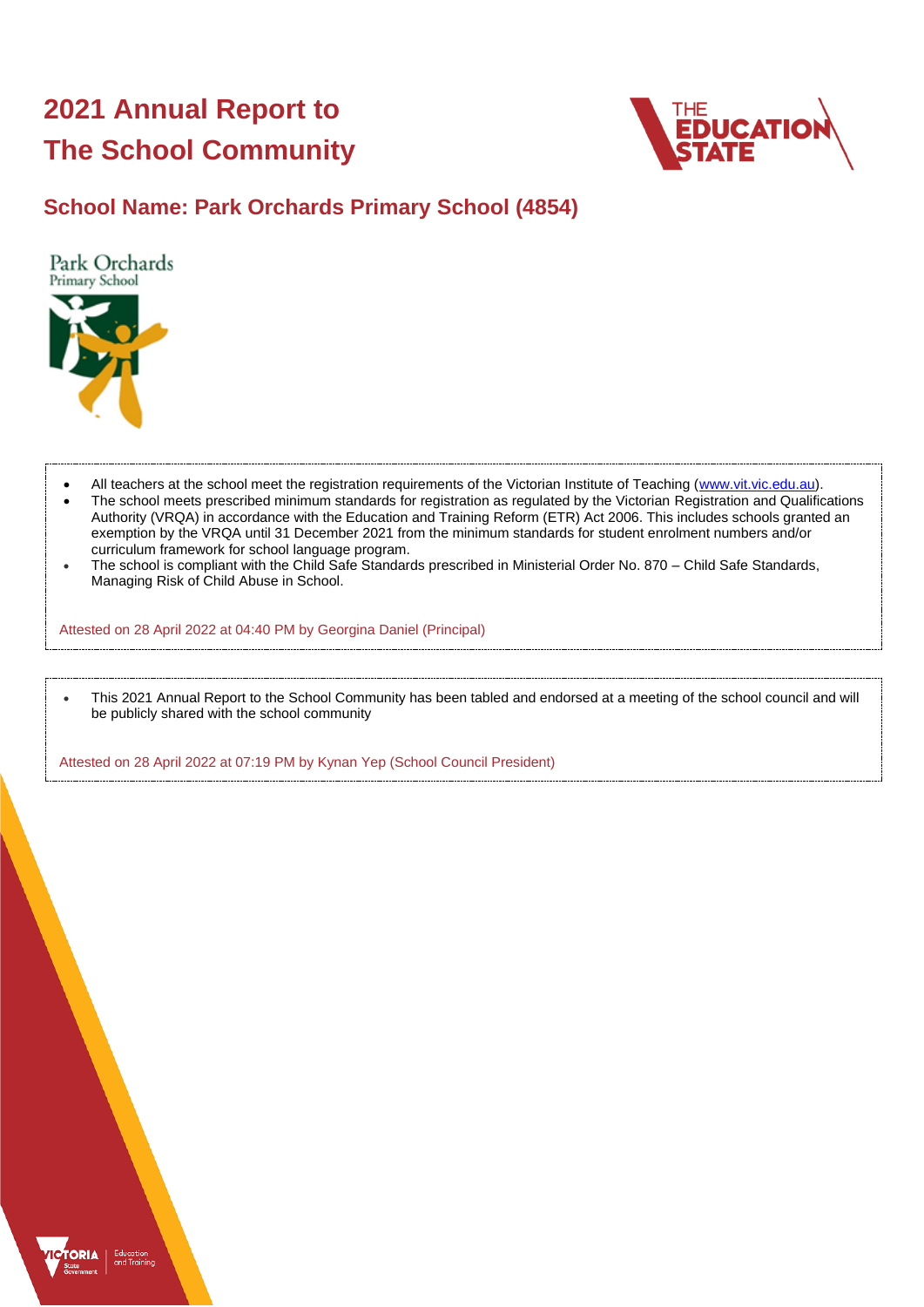

## How to read the Annual Report

## What does the *'About Our School'* commentary section of this report refer to?

The 'About our school' commentary provides a brief background on the school, an outline of the school's performance over the year and future directions.

The 'School Context' describes the school's vision, values and purpose. Details include the school's geographic location, size and structure, social characteristics, enrolment characteristics and special programs.

The 'Framework for Improving Student Outcomes (FISO)' section includes the improvement initiatives the school has selected and the progress they have made towards achieving them through the implementation of their School Strategic Plan and Annual Implementation Plan.

### What does the *'Performance Summary'* section of this report refer to?

The Performance Summary includes the following:

#### **School Profile**

- student enrolment information
- the school's 'Student Family Occupation and Education' category
- a summary of parent responses in the Parent Opinion Survey, shown against the statewide average for Primary schools
- school staff responses in the area of School Climate in the School Staff Survey, shown against the statewide average for Primary schools

#### **Achievement**

- English and Mathematics for Teacher Judgements against the curriculum
- English and Mathematics for National Literacy and Numeracy tests (NAPLAN).

#### **Engagement**

Student attendance at school

#### **Wellbeing**

Student responses to two areas in the Student Attitudes to School Survey:

- Sense of Connectedness
- Management of Bullying

Results are displayed for the latest year and the average of the last four years (where available). As NAPLAN tests were not conducted in 2020, the NAPLAN 4-year average is the average of 2018, 2019 and 2021 data in the 2021 Performance Summary.

## Considering COVID-19 when interpreting the Performance Summary

The Victorian community's experience of COVID-19, including remote and flexible learning, had a significant impact on normal school operations in 2020 and 2021. This impacted the conduct of assessments and surveys. Readers should be aware of this when interpreting the Performance Summary.

For example, in 2020 and 2021 school-based surveys ran under changed circumstances, and NAPLAN was not conducted in 2020. Absence and attendance data during this period may have been influenced by local processes and procedures adopted in response to remote and flexible learning.

Schools should keep this in mind when using this data for planning and evaluation purposes.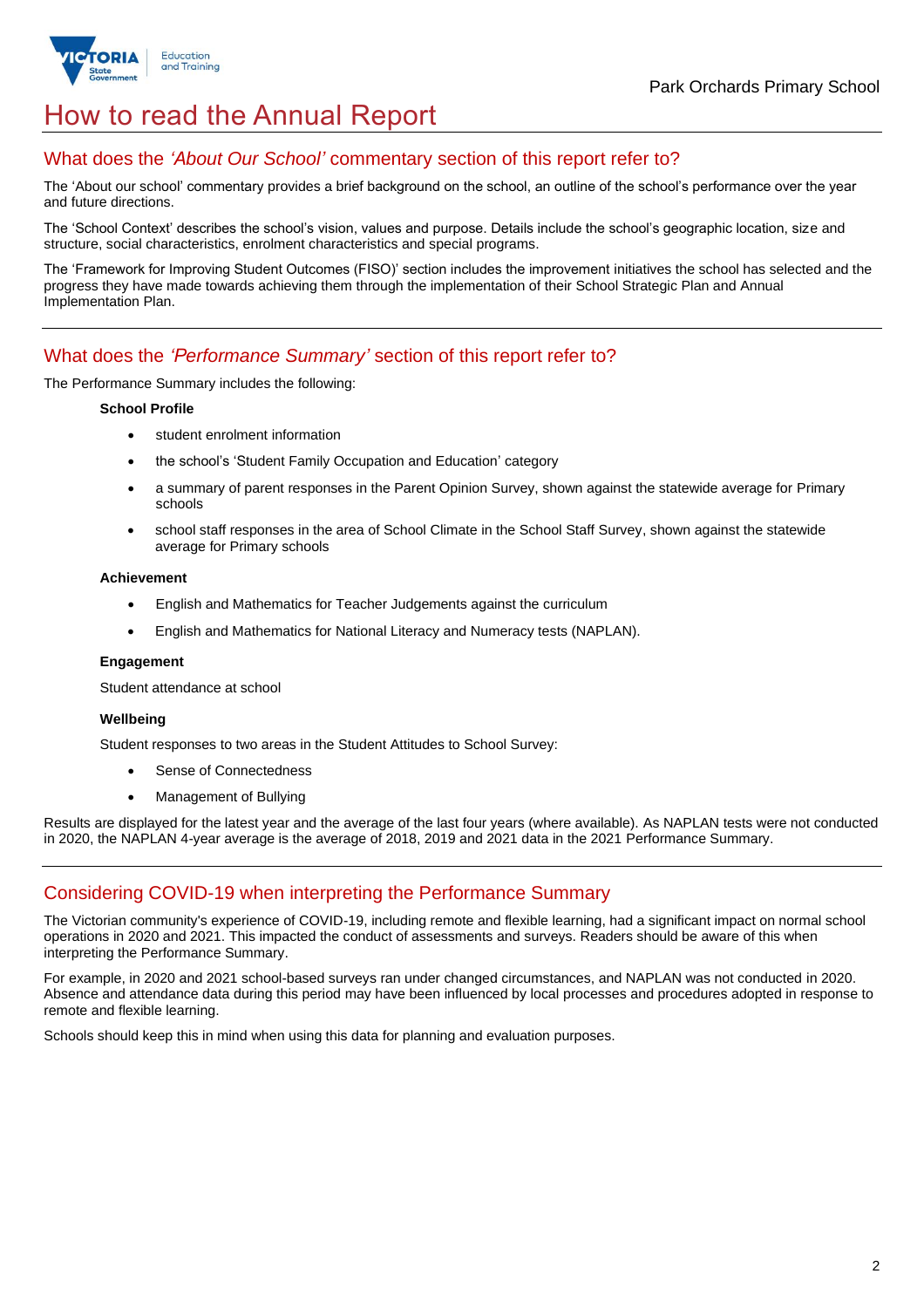

## How to read the Annual Report (continued)

### What do *'Similar Schools'* refer to?

Similar Schools are a group of Victorian government schools with similar characteristics to the school.

This grouping of schools has been created by comparing each school's socio-economic background of students, the number of non-English speaking students and the school's size and location.

## What does *'NDP'* or '*NDA*' mean?

'NDP' refers to no data being published for privacy reasons or where there are insufficient underlying data. For example, very low numbers of participants or characteristics that may lead to identification will result in an 'NDP' label.

'NDA' refers to no data being available. Some schools have no data for particular measures due to low enrolments. There may be no students enrolled in some year levels, so school comparisons are not possible.

Note that new schools only have the latest year of data and no comparative data from previous years. The Department also recognises unique circumstances in Specialist, Select Entry, English Language, Community Schools and schools that changed school type recently, where school-to-school comparisons are not appropriate.

## What is the *'Victorian Curriculum'*?

The Victorian Curriculum F–10 sets out what every student should learn during his or her first eleven years of schooling. The curriculum is the common set of knowledge and skills required by students for life-long learning, social development and active and informed citizenship.

The Victorian Curriculum is assessed through teacher judgements of student achievement based on classroom learning.

The curriculum has been developed to ensure that school subjects and their achievement standards enable continuous learning for all students, including students with disabilities.

The 'Towards Foundation Level Victorian Curriculum' is integrated directly into the curriculum and is referred to as 'Levels A to D'.

'Levels A to D' may be used for students with disabilities or students who may have additional learning needs. These levels are not associated with any set age or year level that links chronological age to cognitive progress (i.e., there is no age expected standard of achievement for 'Levels A to D').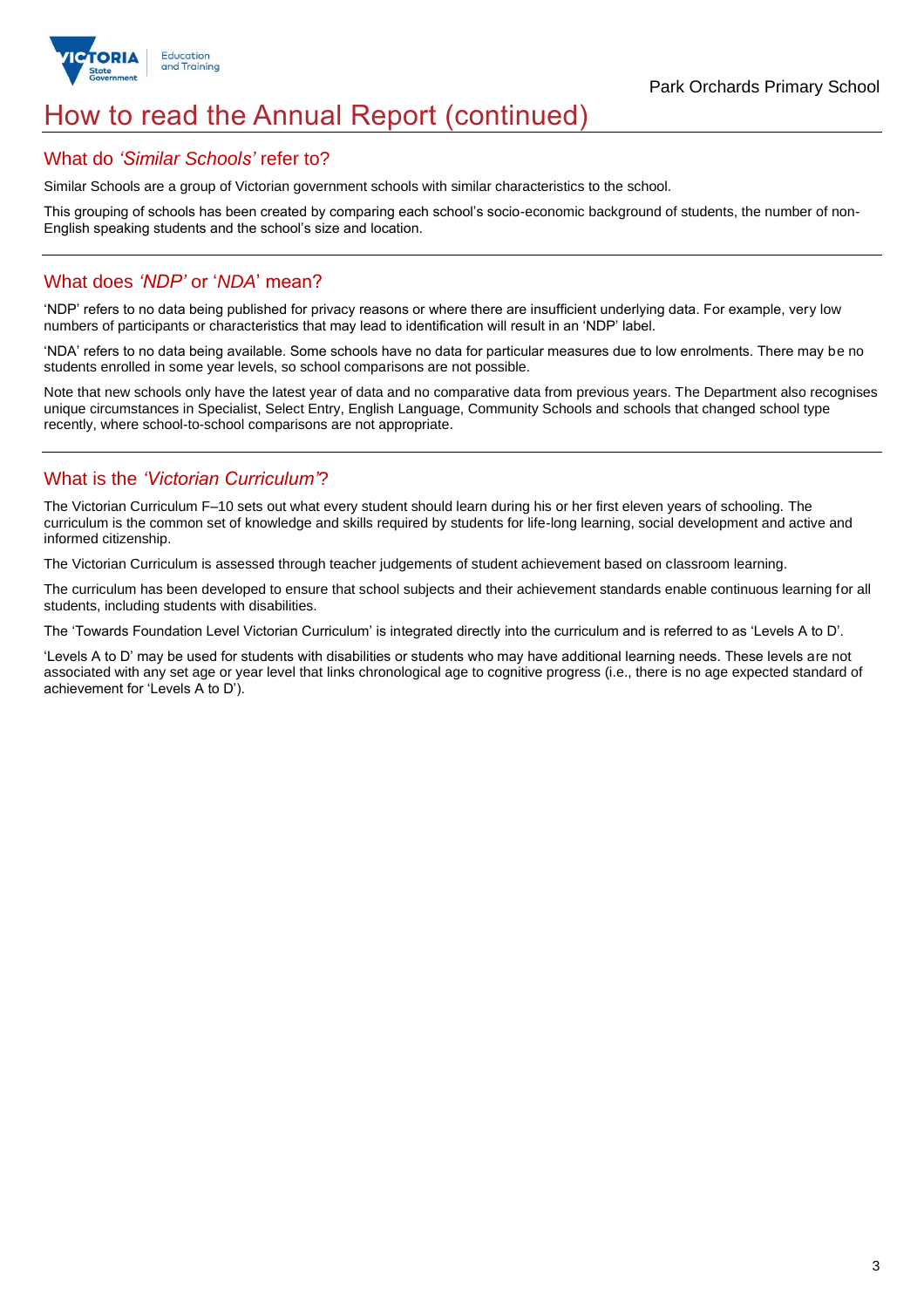



## **About Our School**

## School context

Park Orchards Primary School was established in 1962 and is set in Melbourne's outer east in an environment surrounded by native vegetation and the remains of a pine plantation. The school is on the BARR (Bushfire at Risk Register). The school community has a high socio-economic profile and over the past four years, the population has become culturally more diverse with families coming from a variety of cultural backgrounds. Students also come to the school from beyond the local Park Orchards area. In 2021, the student population was 370, 12 % were EAL (English as an Additional Language) and 1% ATSI (Aboriginal and Torres Straight Islander) students. In 2021 the school conducted sixteen classes and five specialist and support programs.

The School Council and Parents' Association assist with school operations and provide the basis for a strong community partnership. Parents and carers work in partnership with teachers and support staff to achieve school goals and improve the learning environment for all students.

In 2021 the Victorian Curriculum was referenced when developing all teaching and learning and covered the dimensions of English, Mathematics, Science, Geography, History, The Arts (Visual and Performing), LOTE (Mandarin and Italian) and Health and Physical Education. The teaching and learning programs of the school have a strong emphasis on developing each student's literacy and numeracy skills. The range of specialist and support programs provided enables all students to succeed; educationally and personally. The school has a shared belief that education is a partnership between all members of the community. Teachers, students and parents take responsibility for and work together to achieve the educational and personal development success of everyone.

The school values of Excellence, Respect, Kindness and Integrity are integral to the school ethos and central to how all members of the community interact with each other. A number of specialist programs, including Visual and Performance Arts, Physical Education and LOTE support student engagement. School Wellbeing programs include Resilience, Rights and Respectful Relationships, school-wide Tribes and Zones of Regulation.

In March in 2021 the school conducted a successful school review and a new School Strategic Plan (2021-2024) was developed and accepted.

The school has excellent facilities including a basketball stadium, a large performing and visual arts centre, science room and refurbished classrooms. It is set in a unique and beautiful physical environment with extensive play areas, native gardens, a thriving vegetable garden and hen house, which support active and imaginative play. In 2021, the top oval was resurfaced with natural grass and an irrigation system and a new outdoor shade area was constructed between the ovals. The school is very well resourced and all classrooms have access to laptops, iPads and interactive TVs. The school is a Science Specialist school and has a strong focus on inquiry learning and sustainability. In 2021, the school provided high quality literacy and numeracy programs with an emphasis on differentiation of learning to enable each student to engage with learning and achieve at their highest possible level. In 2021 the school had 26.6 equivalent full-time staff, 2 principal class, 20.2 teachers and 4.4 support staff.

The school provides its students with a nurturing, high quality-learning environment within excellent facilities. The school motto; "The Future Starts Here", encapsulates the ethos and direction of Park Orchards Primary School.

## Framework for Improving Student Outcomes (FISO)

In 2021, the school followed the prescribed Department 2021 goals and key improvement strategies of : Goal 1: 2021 Priorities Goal with the following KIS 1: Learning catch up and extension, KIS 2: Happy, active and healthy students and KIS 3: Connected schools. These prescribed goals were also referenced by the following school goals:

Goal 2- Building practice excellence across the school to maximise learning growth for every student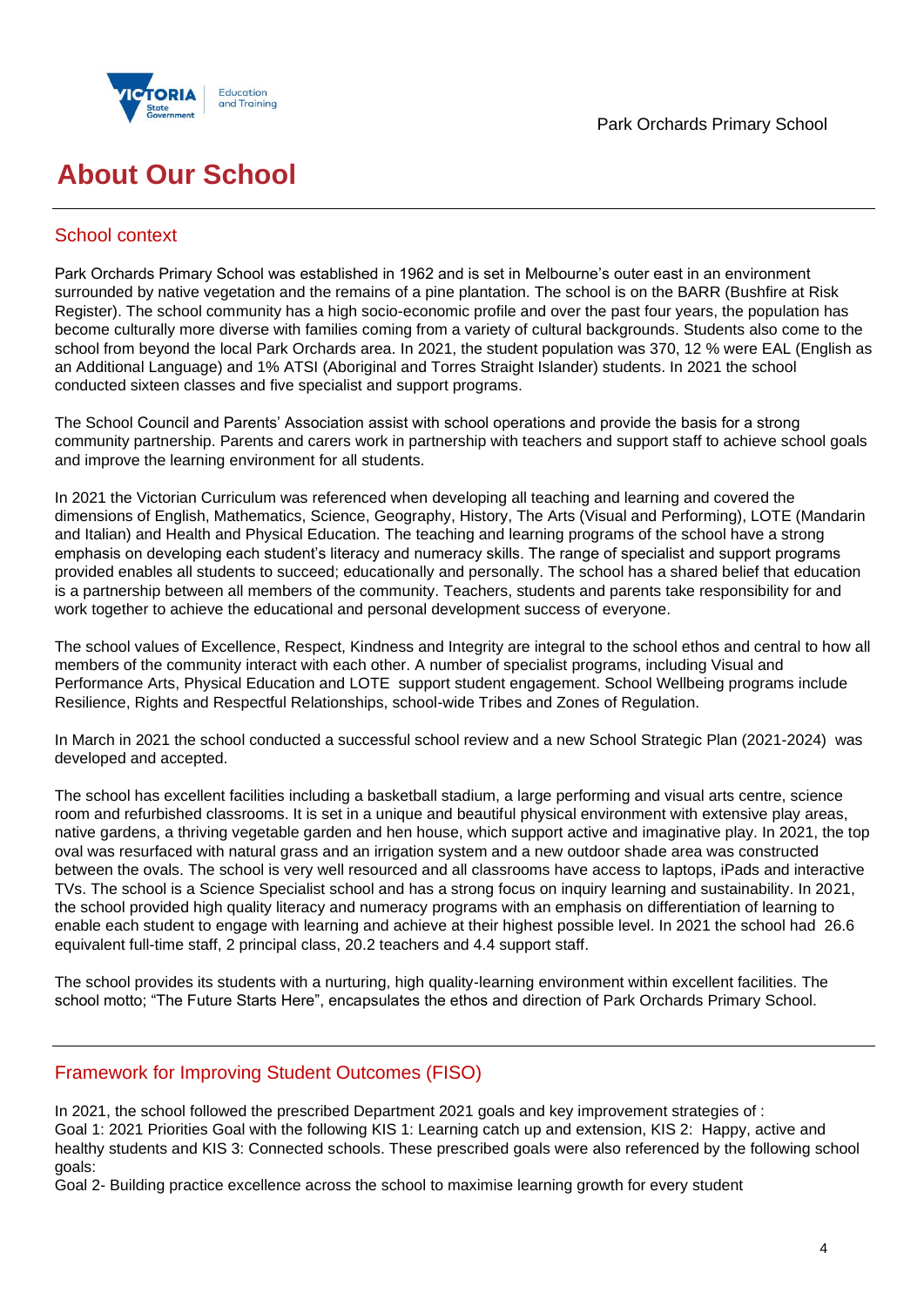

Goal 3- To create a climate that empowers students to actively engage in their learning Goal 4- To continue developing positive approaches to support studet wellbeing

In 2021 the school also developed the new plan after the school review in term one. Lockdowns and remote learning complicated this process; however the school completed the review successfully, developed the School Strategic Plan (2021-2024) with the following goals: 1. Optimising the literacy and numeracy outcomes for all students; 2. Building student agency to improve their learning growth and 3. For all students to develop a broader understanding of the world in which they live. The plan was developed in late term three.

During remote and flexible learning, the school continued to improve their processes and programs and a high percentage of students, parents/carers and staff were able to effectively adapt to remote and flexible learning. All programs accessed by students onsite, including Tutoring and Literacy Support, Specialist subjects as well as Literacy and Numeracy lessons were accessible to students and parents/carers remotely. We did this by:

- Using the Victorian Teaching and Learning Model to embed the agreed writing and numeracy instructional model using synchronous (Webex mini lessons, Webex small group sessions) and asynchronous (teacher created videos, Loom instructions, annotated work, teacher created learning tasks, Google classroom and supporting resources) lessons

- Planning for differentiation and modification of learning tasks to meet individual learning needs and conducting small group online sessions for tutoring and literacy support sessions

- Continuing our normal professional learning meeting schedule online as much as possible involving our regular teams meeting, staff PL sessions, team planning meetings and weekly staff briefings

- Continuing to develop a collective ownership of whole school data collected remotely using Essential Assessments
- Strengthening and adapting literacy support programs to meet the needs of our most vulnerable cohorts

Key focus areas when students returned to onsite learning were student wellbeing, literacy and numeracy. We were able re-establish out literacy and numeracy Professional Learning (PLC) teams which enabled teachers to collaboratively focus on our classroom approach to teaching literacy and numeracy to every student's point of need. The Learning Specialists returned to supporting teachers in person, with problems of practice and modelling of best practice in literacy and numeracy. Teachers continued to gather data about student learning progress to plan targeted teaching activities. The timetable was adjusted to ensure that student wellbeing activities were built into the daily program including daily physical activities.

The school has a consistent approach to teaching and learning and a rigorous approach to assessment. The school has a shared leadership model which enables all staff to have collective ownership of school goals and directions. The different teams enable more staff to take on leadership roles and have shared ownership of school goals. The school has staff leading curriculum areas (literacy, numeracy, science and sustainability and design and technology), student wellbeing (Resilience, Rights and Respectful Relationships programs), year level teams (F, 1/2, 3/4, 5/6) and student leadership teams (SRC and Active Travel). The meeting structure enables School Improvement and Action team leaders to communicate and involve all staff in the dissemination of information and provides opportunities for discussion. This meeting structure ultimately leads to a clear purpose and staff collaboration across the school. Professional Learning opportunities are continually sourced and communicated and available to all staff. The school has a whole staff model of professional learning to enable everyone to learn together.

The circumstances over the past two years have meant the school has had to work differently to maintain the already strong relationships and active partnerships with families and other organisations. The strong home/school partnership has been achieved through regular communication with parents/carers through newsletters, classroom posts and individual email and meetings, and communication through School Council and the Parents' Association groups.

### Achievement

The school has clear, consistent, and documented policies and processes across the school which support all student wellbeing and inclusion and is known and respected for its focus on wellbeing and inclusivity. The school has a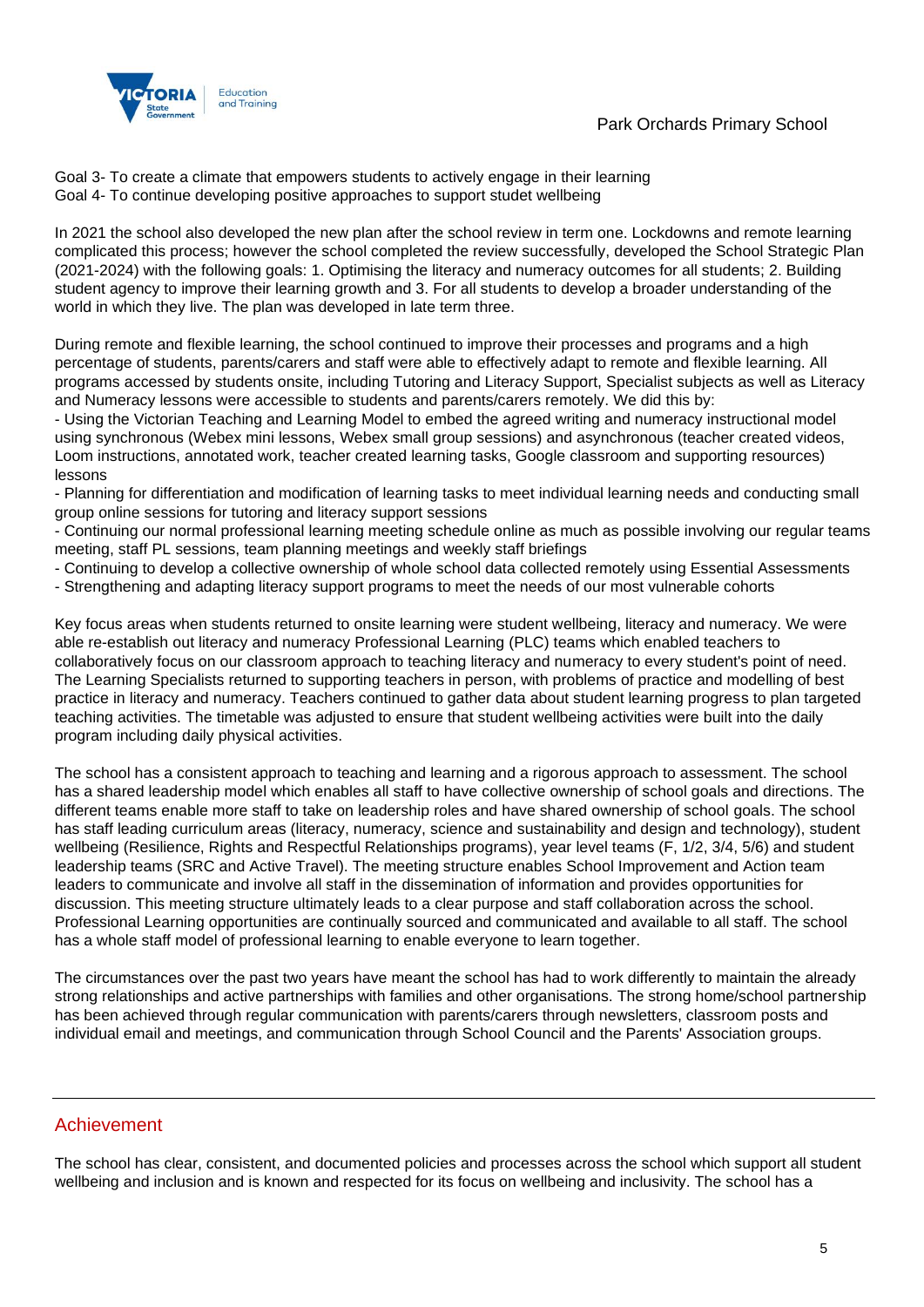

consistent approach to teaching and learning. Lessons incorporate high impact teaching strategies with a particular focus on differentiated teaching and learning. It is expected that all lessons across the school contain learning intentions, success criteria and follow an independent workshop model. The school uses the gradual release model of responsibility model during lessons. Classroom teachers have a curriculum folder that outlines how the school teaches reading, writing and mathematics. Teachers focus on student data to guide planning for teaching and learning and the differentiation of learning tasks to cater for individual student learning needs.

The school has a consistent and rigorous approach to assessment. There is a school-wide assessment schedule which enables regular collection of data (formative, summative and anecdotal) to inform teaching and learning. Teachers use a range of norm-referenced assessment instruments (PAT and Fountas and Pinnell) and use moderated learning journal tasks, using an agreed rubric based on the Victorian Curriculum to support their judgement about each student's progress. Regular data level meetings with the Assistant Principal are conducted to track student progress and identify students for intervention and extension. Teachers use student data and evidence to address each student's point of learning and facilitate the development of targeted and differentiated teaching and learning activities. Teachers and students engage in regular conferences during class time to set goals and discuss next steps. Students use their learning journals and engage in student-led conversations with teachers and parents/carers about goals and achievements.

In 2021 in both English and Mathematics, the school demonstrates high performance overall. Teacher judgement (P-6) indicates that 92.4% (English) of students are performing at or above expected standards and 95.1% at or above (Mathematics). NAPLAN results (percentage of students in the top three bands) in Reading in both Year 3 and 5 indicate that the school is above state and at level with similar schools. Importantly, this high performance has been maintained over 4 years. NAPLAN results in Numeracy indicate the same high performance in Year 3 but not in Year 5. The four year average in Numeracy is above state and similar schools but the 2021 results for Year 5 are lower than similar schools and will be a focus area in 2022.

NAPLAN learning gain (Year 5 students' performance as compared with their Year 3 performance) indicates high growth in Reading (29%), Writing (29%), Spelling (40%) and Grammar and Punctuation (50%). This growth is above state and the same as similar school's growth, the percentage of high growth in Spelling and Grammar and Punctuation is substantially above similar schools' growth. In Numeracy, the high growth was 17% with 63% with medium growth.

## **Engagement**

To support student engagement teachers, use student data and evidence to address each student's point of learning and facilitate the development of targeted and differentiated teaching and learning activities. Teachers and students engage in regular conferences during class time to set goals and discuss next steps. Students use their learning journals and engage in student-led conversations with teachers and parents/carers about goals and achievements. The extensive specialist programs including STEM, Performing and Visual Arts, Mandarin and Physical Education also support student engagement. There are also opportunities for engagement through extension programs such as VHAP, Wiseones, Gateways and extracurricular activities such as Chess and Minecraft lunchtime clubs. The physical environment of the school encourages active and creative play and also supports engagement with the school.

A number of students and families experienced different challenges during remote and flexible learning. The school prioritised student engagement and remaining connected for students and their families whilst learning remotely. The clear processes and documentation of students and or families experiencing difficulty allowed staff and the Leadership Team to track these students' participation and offer extra support. The Student Health and Wellbeing Team organised communication protocols for class teachers/ education support staff to follow to identify these students and regularly monitored their progress during this period.

To support student engagement during the transition back to onsite learning, the school used a variety of ways for our students and families to remain connected to the school community (eg. regular video conferences and other digital social connection tools such a welcome back videos and return to school social stories). Online assemblies also helped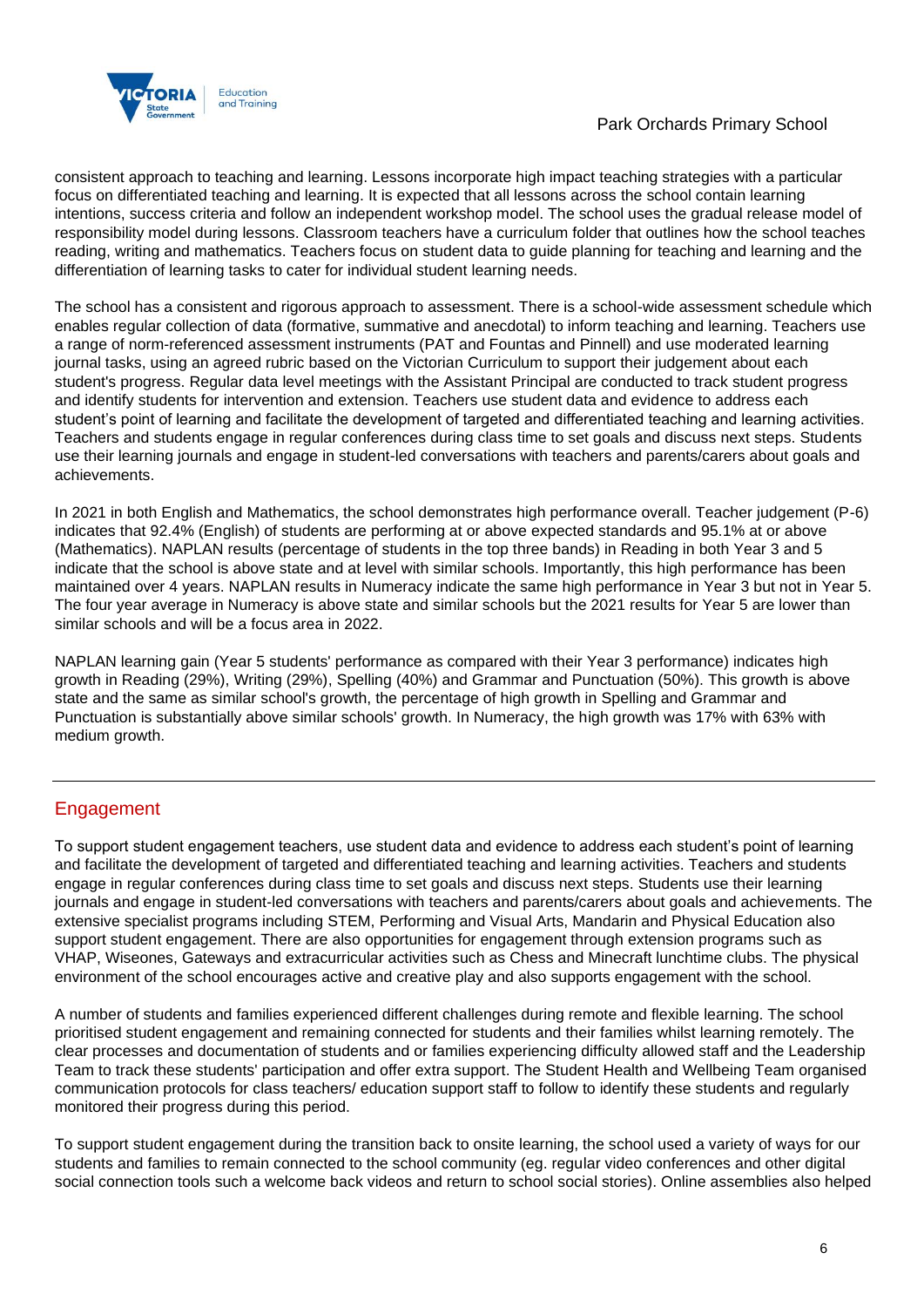

connect students and families after returning to school.

Park Orchards Primary School's attendance levels remain high with a range of attendance between 94% and 96% which is higher than the state. The school's average number of absence days was 10.8 in 2021, which was below similar schools and the state average of 14.7. The most common reasons for absences was illness and the COVID 19 situation. The school continues to promote and value regular attendance and parents/carers support students attending school regularly.

## **Wellbeing**

The school has clear, consistent, and documented policies and processes across the school which support all student wellbeing and inclusion and is known and respected for its focus on wellbeing and inclusivity. The School Values of Excellence, Respect, Integrity and Kindness are embedded into the daily operation of the school. The Tribes' language and behavioural agreements are also embedded into all interactions with students, staff, and parents/carers. Timetabled weekly Wellbeing sessions across the school focussing on the school scope and sequence for the Resilience, Rights and Respectful Relationships program. In 2022 the school will be involved in The Resilience Project involving all staff, students and parents/carers in the process.

The school has several PSD funded students who are integrated successfully into the school and all students have regular SSG meetings. The Assistant Principal works closely with Regional School Support Services' staff to support students with identified individual needs. Regular Health and Wellbeing meetings with the Assistant Principal enable the school to access support in a timely manner. The school is also connected with a number of external health providers, eg: Occupational Therapists, Speech Pathologists and Psychologists. They also support specific students and enable communication of student needs to teaching and wellbeing staff.

In 2021, the Students' Attitudes to School survey data (students from 4-6) shows that 81% of students positively endorse being connected to the school, this is higher than the state and similar schools. Similarly, 81.5% of students positively endorse the school strategies for managing bullying which is also higher than the both the state and similar schools. These scores are very positive given the last two years with COVID and indicate that the processes in place to support student wellbeing are supportive.

In 2021 the parent survey shows that 92% of parents agree their child is connected to the school and 85% agree their child had positive transitions to new year levels.

### Finance performance and position

In 2021, the school funded a rich specialist program LOTE (Mandarin and Italian), Visual and Performing Arts, Science, Physical Education Junior and Senior Literacy Support and class programs of literacy, numeracy, science and humanities. The school added extra funds to expand the Tutoring and Catch Up program. The leadership team, comprising Principal, Assistant Principal and two Learning Specialists focused on maximizing classroom teacher expertise and capability. Professional learning was provided to teachers with a focus on differentiated Literacy and Numeracy teaching, data analysis and student goal setting and staff and staff wellbeing. Grounds projects included returfing the top oval with a sprinkler system and building an undercover structure between the two ovals as well continually maintaining and improving the hectare of grounds and extensive buildings.

The school has sound financial management processes in place to monitor and maximize school funds and parents support the school programs with fundraising. Surplus funds are committed for future expenditure including a school funded building project and specific grounds' projects. Equity funding was used to fund the delivery of a reading support program (Toe by Toe) for senior students with extra literacy needs. The strategic use of available financial resources is necessary to continue to enable the school sustain and extend the extensive classroom and specialist curriculum, high standard of teaching and leadership and facilities and resources provided at Park Orchards Primary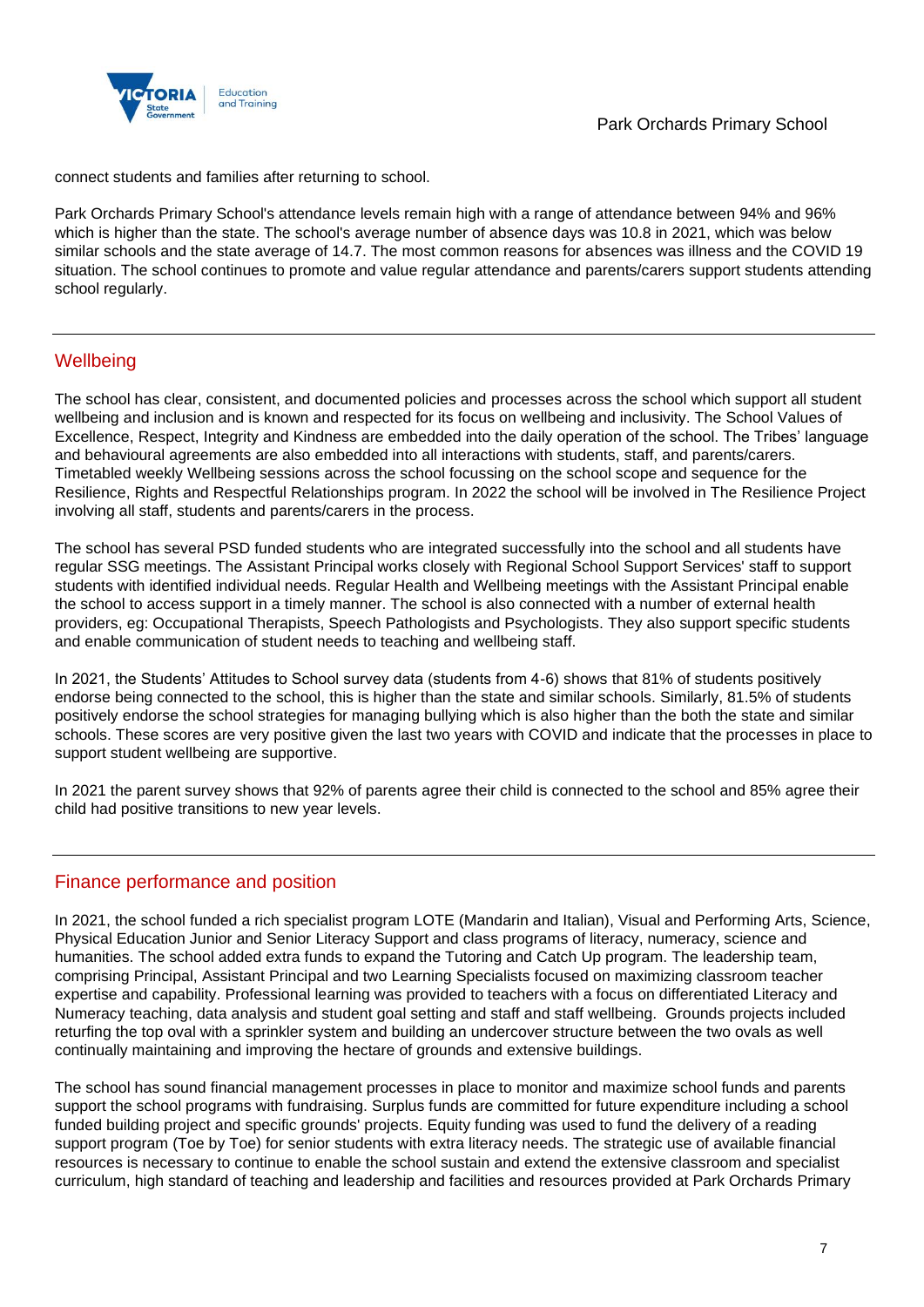

Park Orchards Primary School

School.

**For more detailed information regarding our school please visit our website at [www.](file:///C:/Users/01191297/Downloads/www)  [pops..vic.edu.au](file:///C:/Users/01191297/Downloads/www)**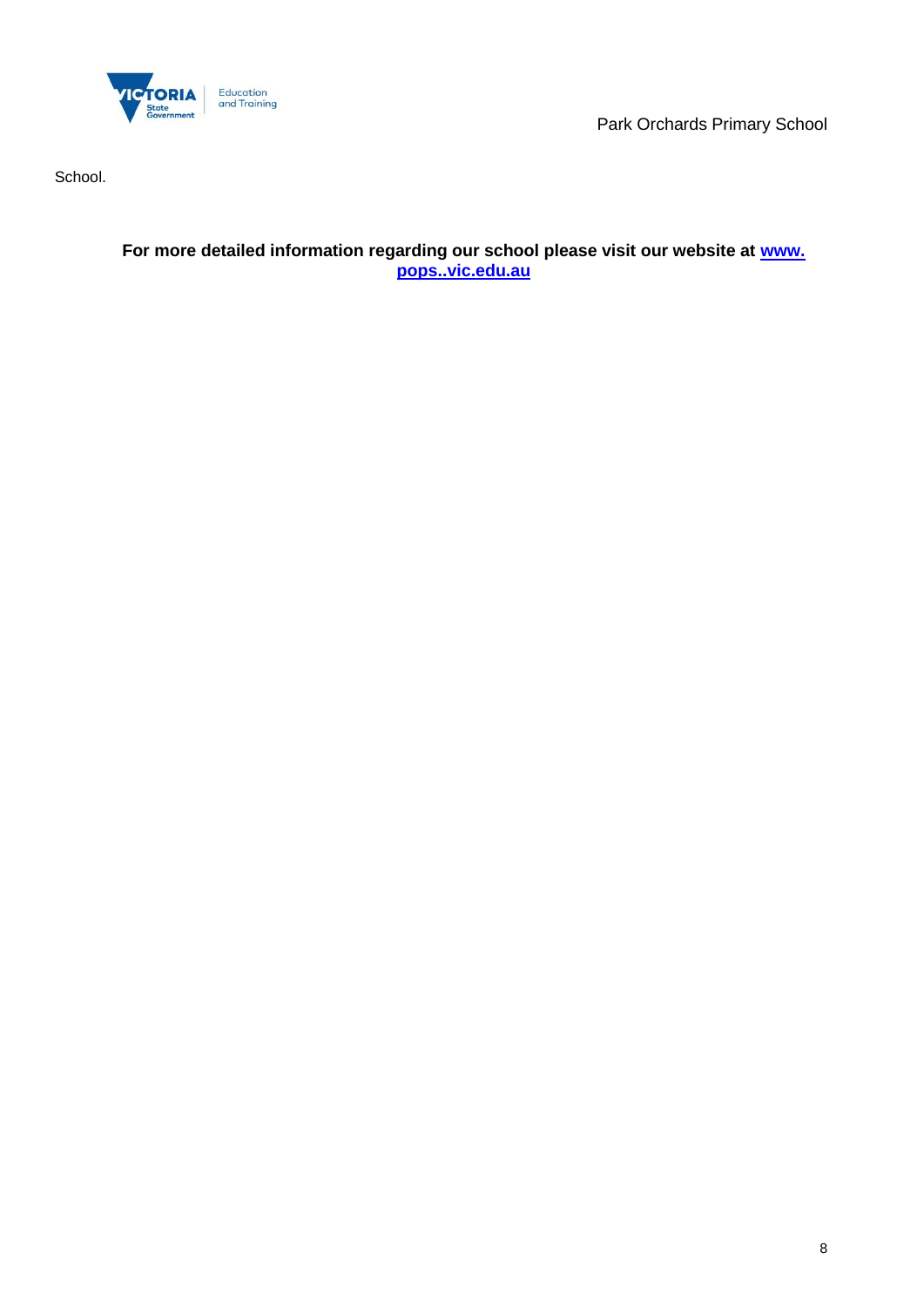

# **Performance Summary**

The Performance Summary for government schools provides an overview of how this school is contributing to the objectives of the Education State and how it compares to other Victorian government schools.

All schools work in partnership with their school community to improve outcomes for children and young people. Sharing this information with parents and the wider school community helps to support community engagement in student learning, a key priority of the Framework for Improving Student Outcomes.

Refer to the 'How to read the Annual Report' section for help on how to interpret this report.

## SCHOOL PROFILE

#### **Enrolment Profile**

A total of 370 students were enrolled at this school in 2021, 170 female and 200 male.

12 percent of students had English as an additional language and 1 percent were Aboriginal or Torres Strait Islander.

#### **Overall Socio-Economic Profile**

The overall school's socio-economic profile is based on the school's Student Family Occupation and Education index (SFOE).

SFOE is a measure of socio-educational disadvantage of a school, based on educational and employment characteristics of the parents/carers of students enrolled at the school. Possible SFOE band values are: Low, Low-Medium, Medium and High. A 'Low' band represents a low level of socio-educational disadvantage, a 'High' band represents a high level of socio-educational disadvantage.

This school's SFOE band value is: Low

#### **Parent Satisfaction Summary**

The percent endorsement by parents on their school satisfaction level, as reported in the annual Parent Opinion Survey.

Percent endorsement indicates the percent of positive responses (agree or strongly agree) from parents who responded to the survey.



#### **School Staff Survey**

The percent endorsement by staff on School Climate, as reported in the annual School Staff Survey.

Percent endorsement indicates the percent of positive responses (agree or strongly agree) from staff who responded to the survey. Data is suppressed for schools with three or less respondents to the survey for confidentiality reasons.

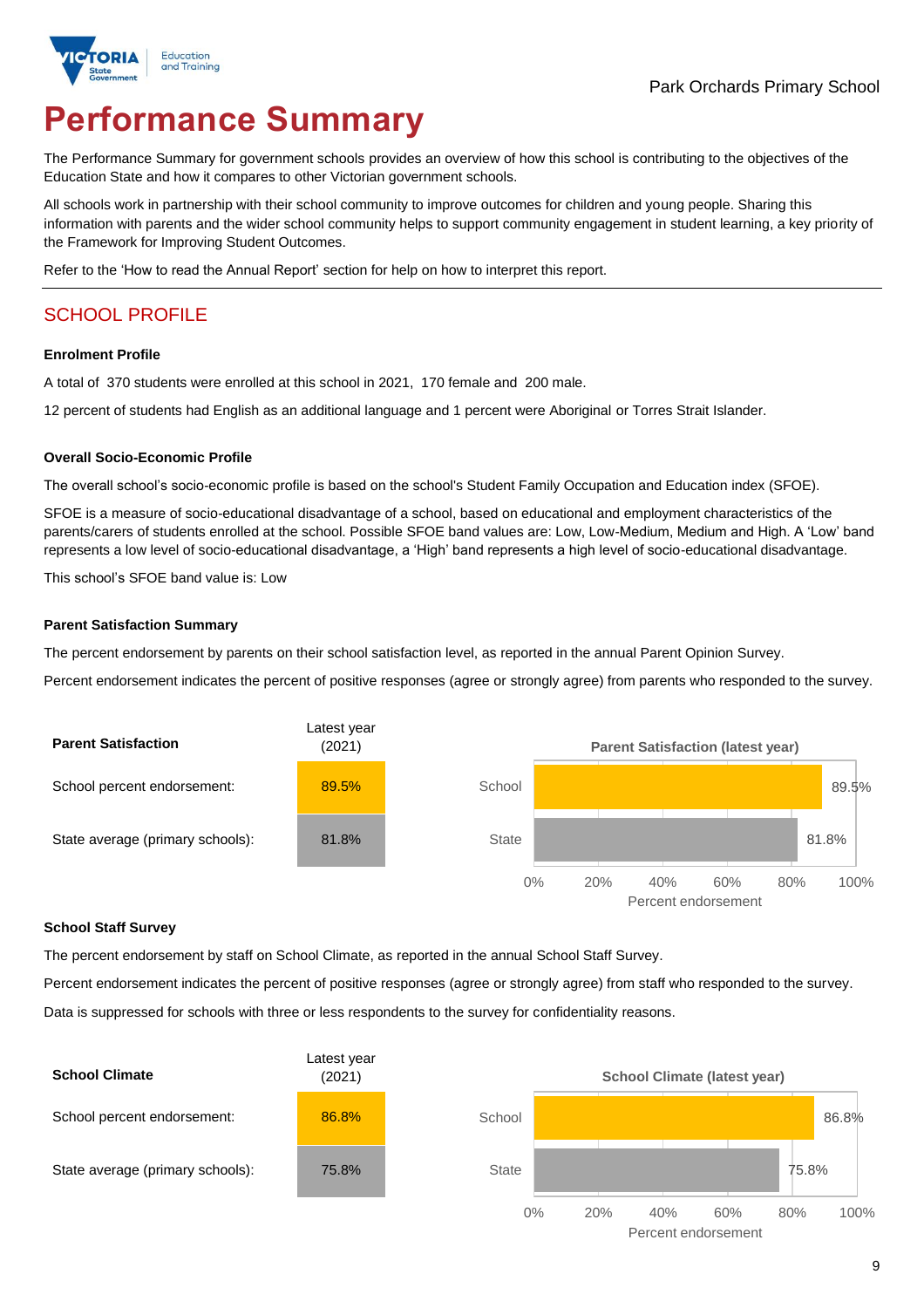

## ACHIEVEMENT

*Key: 'Similar Schools' are a group of Victorian government schools that are like this school, taking into account the school's socioeconomic background of students, the number of non-English speaking students and the size and location of the school.*

#### **Teacher Judgement of student achievement**

Percentage of students working at or above age expected standards in English and Mathematics.



Percent students at or above age expected level

| <b>Mathematics</b><br>Years Prep to 6                             | Latest year<br>(2021) |
|-------------------------------------------------------------------|-----------------------|
| School percent of students at or above age<br>expected standards: | 95.1%                 |
| Similar Schools average:                                          | 93.8%                 |
| State average:                                                    | 84.9%                 |

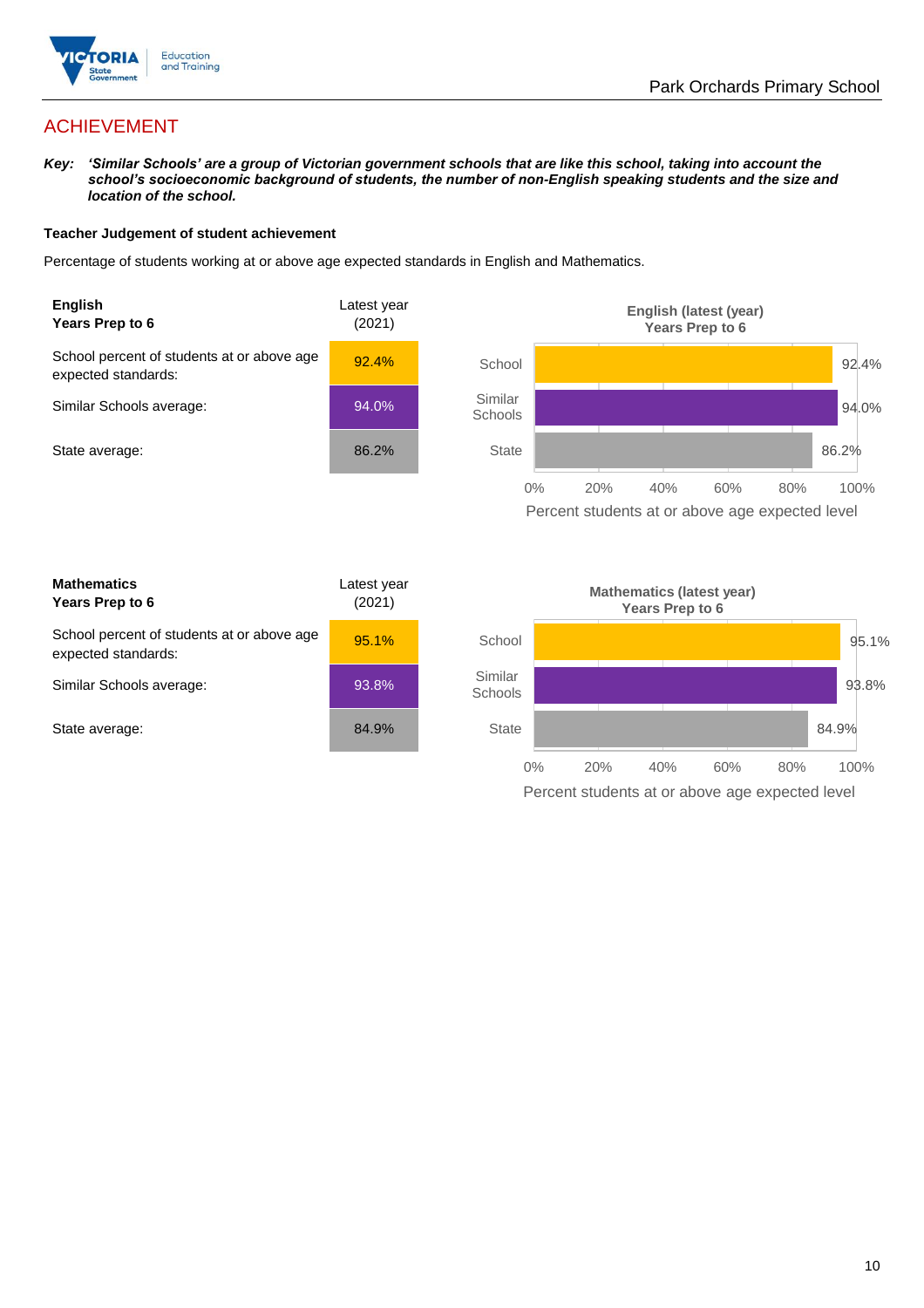

## ACHIEVEMENT (continued)

*Key: 'Similar Schools' are a group of Victorian government schools that are like this school, taking into account the school's socioeconomic background of students, the number of non-English speaking students and the size and location of the school.*

#### **NAPLAN**

Percentage of students in the top three bands of testing in NAPLAN.

Note: NAPLAN tests were not conducted in 2020, hence the 4-year average is the average of 2018, 2019 and 2021 data.

| Reading<br>Year <sub>3</sub>                      | Latest year<br>(2021) | 4-year<br>average |                    | <b>NAPLAN Reading (latest year)</b><br>Year <sub>3</sub>                   |
|---------------------------------------------------|-----------------------|-------------------|--------------------|----------------------------------------------------------------------------|
| School percent of students in<br>top three bands: | 88.2%                 | 89.9%             | School             | 88.2%                                                                      |
| Similar Schools average:                          | 88.6%                 | 88.1%             | Similar<br>Schools | 88.6%                                                                      |
| State average:                                    | 76.9%                 | 76.5%             | <b>State</b>       | 76.9%                                                                      |
|                                                   |                       |                   | $0\%$              | 20%<br>40%<br>60%<br>100%<br>80%<br>Percent of students in top three bands |
| Reading<br>Year <sub>5</sub>                      | Latest year<br>(2021) | 4-year<br>average |                    | <b>NAPLAN Reading (latest year)</b><br>Year <sub>5</sub>                   |
| School percent of students in<br>top three bands: | 83.3%                 | 86.1%             | School             | 83.3%                                                                      |
| Similar Schools average:                          | 83.8%                 | 82.7%             | Similar<br>Schools | 83.8%                                                                      |
| State average:                                    | 70.4%                 | 67.7%             | <b>State</b>       | 70.4%                                                                      |
|                                                   |                       |                   | $0\%$              | 20%<br>40%<br>60%<br>80%<br>100%<br>Percent of students in top three bands |
|                                                   |                       |                   |                    |                                                                            |
| <b>Numeracy</b><br>Year 3                         | Latest year<br>(2021) | 4-year<br>average |                    | <b>NAPLAN Numeracy (latest year)</b><br>Year <sub>3</sub>                  |
| School percent of students in<br>top three bands: | 88.2%                 | 88.6%             | School             | 88.2%                                                                      |
| Similar Schools average:                          | 81.9%                 | 82.9%             | Similar<br>Schools | 81.9%                                                                      |
| State average:                                    | 67.6%                 | 69.1%             | <b>State</b>       | 67.6%                                                                      |
|                                                   |                       |                   | $0\%$              | 20%<br>40%<br>60%<br>80%<br>100%<br>Percent of students in top three bands |
| <b>Numeracy</b><br>Year 5                         | Latest year<br>(2021) | 4-year<br>average |                    | <b>NAPLAN Numeracy (latest year)</b><br>Year 5                             |
| School percent of students in<br>top three bands: | 63.6%                 | 77.4%             | School             | 63.6%                                                                      |
| Similar Schools average:                          | 74.4%                 | 74.8%             | Similar<br>Schools | 74.4%                                                                      |
| State average:                                    | 61.6%                 | 60.0%             | <b>State</b>       | 61.6%                                                                      |

11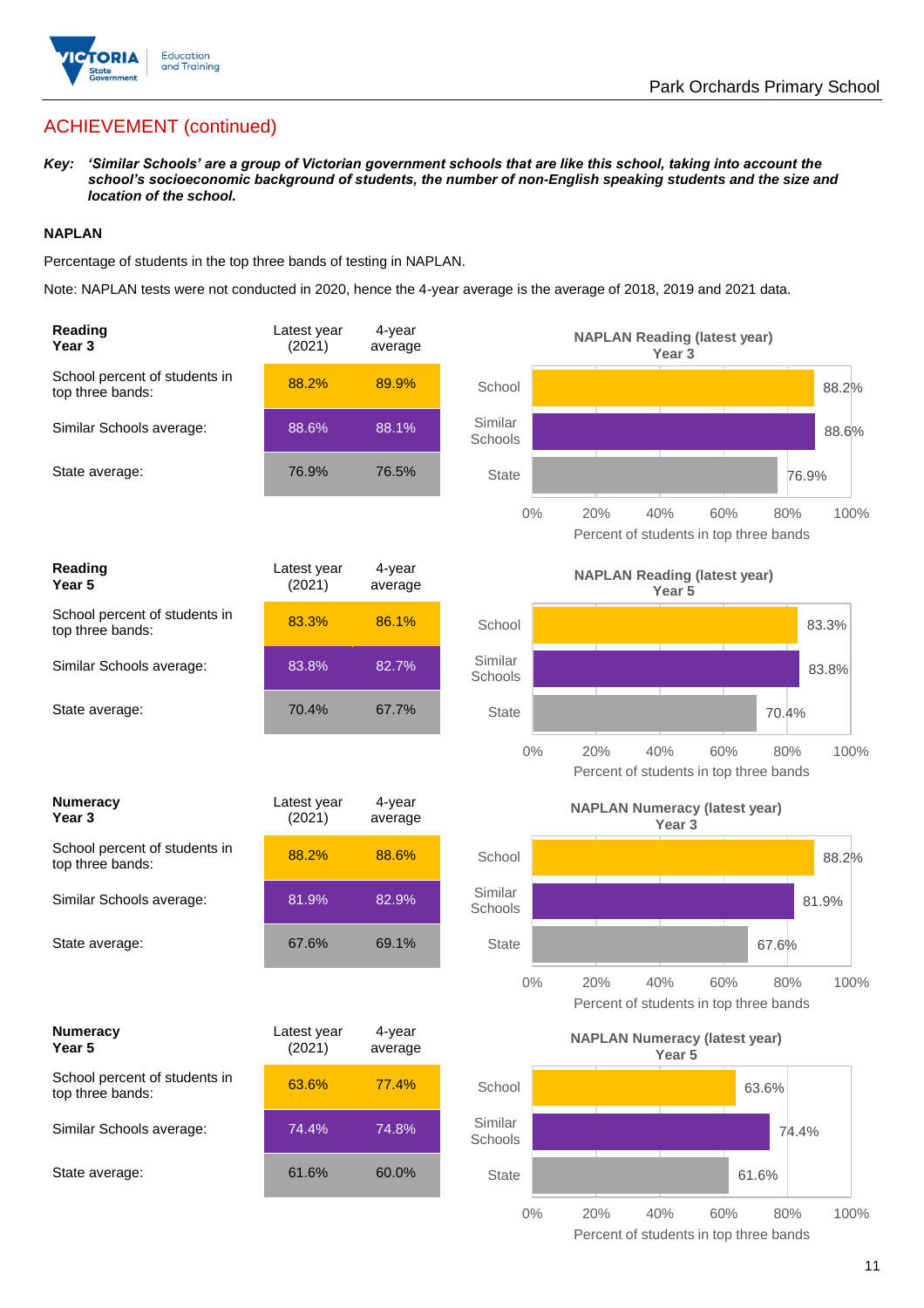

## ACHIEVEMENT (continued)

#### **NAPLAN Learning Gain**

NAPLAN learning gain is determined by comparing a student's current year result relative to the results of all 'similar' Victorian students (i.e., students in all sectors in the same year level who had the same score two years prior). If the current year result is in the top 25 percent, their gain level is categorised as 'High'; middle 50 percent is 'Medium'; bottom 25 percent is 'Low'.

Park Orchards Primary School

#### **Learning Gain Year 3 (2019) to Year 5 (2021)**



**BLow Gain** Medium Gain **Example 10**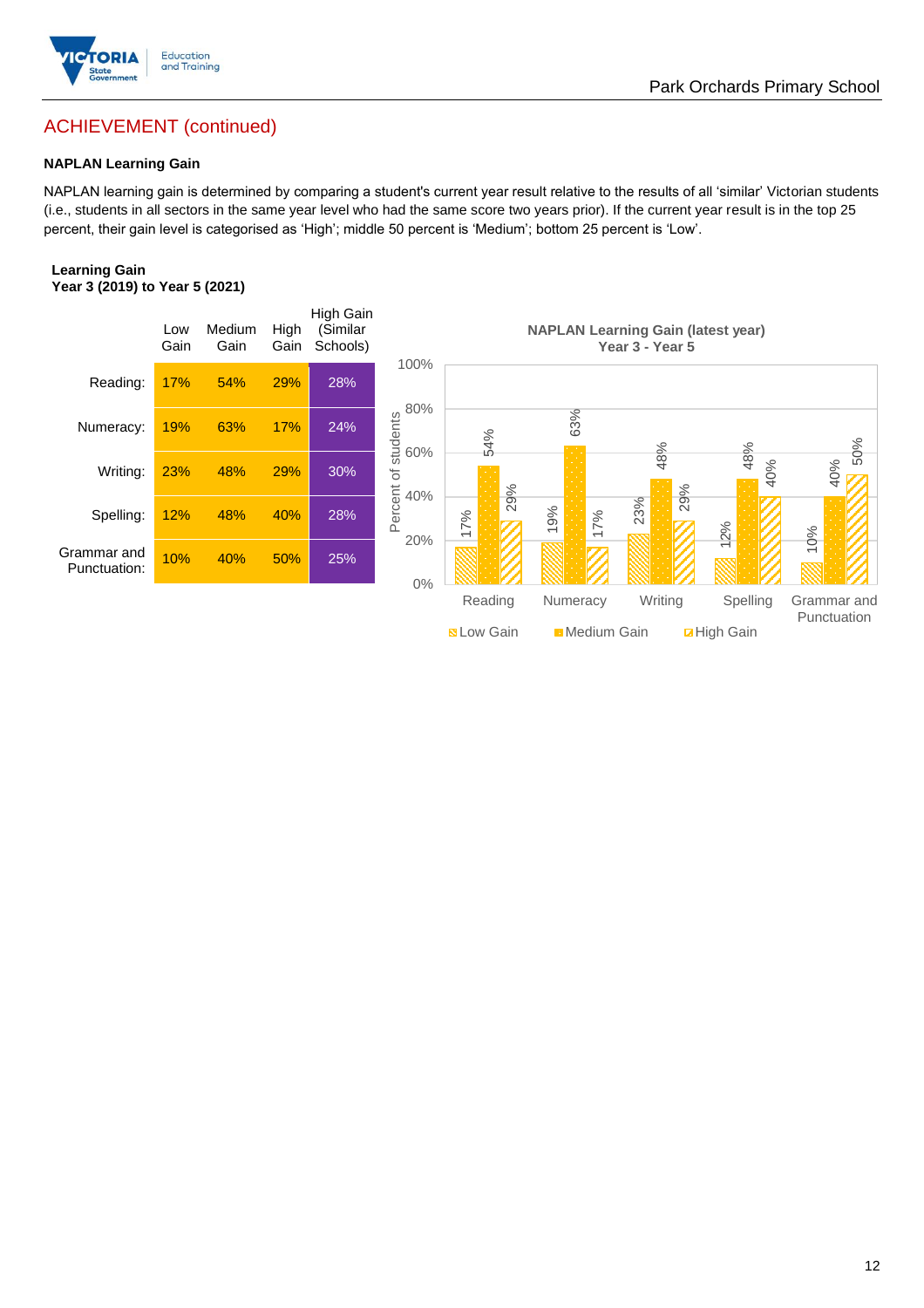

## ENGAGEMENT

*Key: 'Similar Schools' are a group of Victorian government schools that are like this school, taking into account the school's socioeconomic background of students, the number of non-English speaking students and the size and location of the school.*

#### **Average Number of Student Absence Days**

Absence from school can impact on students' learning. Common reasons for non-attendance include illness and extended family holidays. Absence and attendance data in 2020 and 2021 may have been influenced by COVID-19.



#### **Attendance Rate (latest year)**

|                                             | Prep | Year 1 | Year 2 | Year 3 | Year 4 | Year 5 | Year 6 |
|---------------------------------------------|------|--------|--------|--------|--------|--------|--------|
| Attendance Rate by year level<br>$(2021)$ : | 94%  | 94%    | 96%    | 96%    | 94%    | 94%    | 94%    |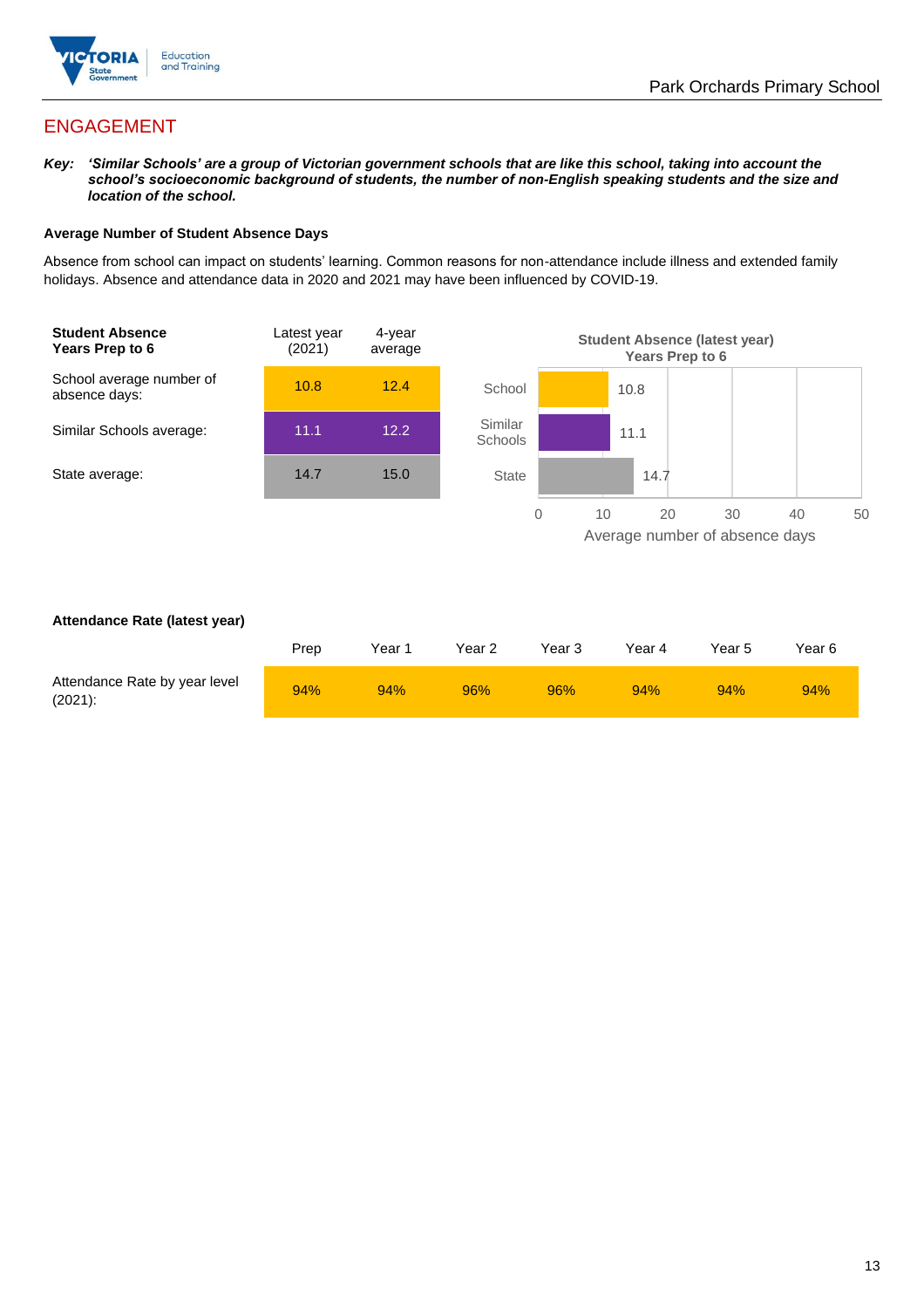

## **WELLBEING**

*Key: 'Similar Schools' are a group of Victorian government schools that are like this school, taking into account the school's socioeconomic background of students, the number of non-English speaking students and the size and location of the school.*

#### **Student Attitudes to School – Sense of Connectedness**

The percent endorsement on Sense of Connectedness factor, as reported in the Attitudes to School Survey completed annually by Victorian government school students, indicates the percent of positive responses (agree or strongly agree).

| <b>Sense of Connectedness</b><br>Years 4 to 6 | Latest year<br>(2021) | 4-year<br>average |
|-----------------------------------------------|-----------------------|-------------------|
| School percent endorsement:                   | 80.9%                 | 87.0%             |
| Similar Schools average:                      | 78.8%                 | 78.6%             |
| State average:                                | 79.5%                 | 80.4%             |

*Due to lower participation rates, differences in the timing of the survey/length of survey period and the general impact of Covid19 across 2020 and 2021, data are often not comparable with previous years or within similar school groups. Care should be taken when interpreting these results.*



#### **Student Attitudes to School – Management of Bullying**

The percent endorsement on Management of Bullying factor, as reported in the Attitudes to School Survey completed annually by Victorian government school students, indicates the percent of positive responses (agree or strongly agree).

| <b>Management of Bullying</b><br>Years 4 to 6 | Latest year<br>(2021) | 4-year<br>average |  |
|-----------------------------------------------|-----------------------|-------------------|--|
| School percent endorsement:                   | 81.5%                 | 82.8%             |  |
| Similar Schools average:                      | 78.7%                 | 78.1%             |  |
| State average:                                | 78.4%                 | 79.7%             |  |

*Due to lower participation rates, differences in the timing of the survey/length of survey period and the general impact of Covid19 across 2020 and 2021, data are often not comparable with previous years or within similar school groups. Care should be taken when interpreting these results.*

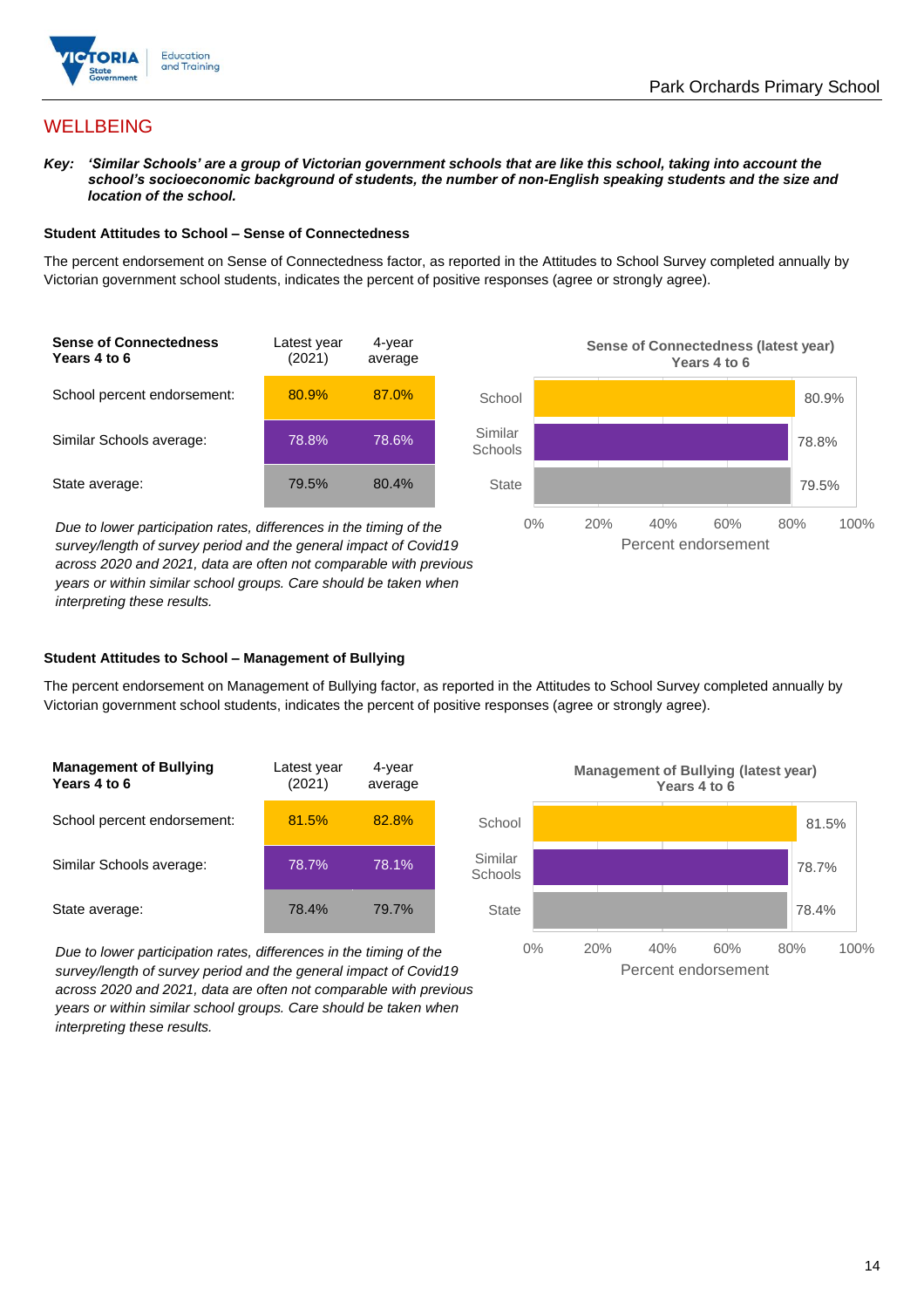

# **Financial Performance and Position**

FINANCIAL PERFORMANCE - OPERATING STATEMENT SUMMARY FOR THE YEAR ENDING 31 DECEMBER, 2021

| <b>Revenue</b>                  | <b>Actual</b> |
|---------------------------------|---------------|
| <b>Student Resource Package</b> | \$3,243,042   |
| Government Provided DET Grants  | \$350,336     |
| Government Grants Commonwealth  | \$5,718       |
| Government Grants State         | \$0           |
| Revenue Other                   | \$3,455       |
| <b>Locally Raised Funds</b>     | \$289,120     |
| <b>Capital Grants</b>           | \$0           |
| <b>Total Operating Revenue</b>  | \$3,891,670   |

| Equity $1$                                          | <b>Actual</b> |
|-----------------------------------------------------|---------------|
| Equity (Social Disadvantage)                        | \$8,228       |
| Equity (Catch Up)                                   | \$0           |
| <b>Transition Funding</b>                           | \$0           |
| Equity (Social Disadvantage - Extraordinary Growth) | \$0           |
| <b>Equity Total</b>                                 | \$8.228       |

| <b>Expenditure</b>                    | <b>Actual</b> |
|---------------------------------------|---------------|
| Student Resource Package <sup>2</sup> | \$2,922,105   |
| Adjustments                           | \$0           |
| <b>Books &amp; Publications</b>       | \$0           |
| Camps/Excursions/Activities           | \$78,094      |
| <b>Communication Costs</b>            | \$3,729       |
| Consumables                           | \$82,637      |
| Miscellaneous Expense <sup>3</sup>    | \$13,334      |
| <b>Professional Development</b>       | \$14,137      |
| Equipment/Maintenance/Hire            | \$88,803      |
| <b>Property Services</b>              | \$138,818     |
| Salaries & Allowances <sup>4</sup>    | \$68,656      |
| <b>Support Services</b>               | \$41,588      |
| Trading & Fundraising                 | \$52,212      |
| Motor Vehicle Expenses                | \$0           |
| Travel & Subsistence                  | \$0           |
| <b>Utilities</b>                      | \$20,087      |
| <b>Total Operating Expenditure</b>    | \$3,524,200   |
| <b>Net Operating Surplus/-Deficit</b> | \$367,471     |
| <b>Asset Acquisitions</b>             | \$55,421      |

(1) The equity funding reported above is a subset of the overall revenue reported by the school.

(2) Student Resource Package Expenditure figures are as of 24 Feb 2022 and are subject to change during the reconciliation process.

(3) Miscellaneous Expenses include bank charges, administration expenses, insurance and taxation charges.

(4) Salaries and Allowances refers to school-level payroll.